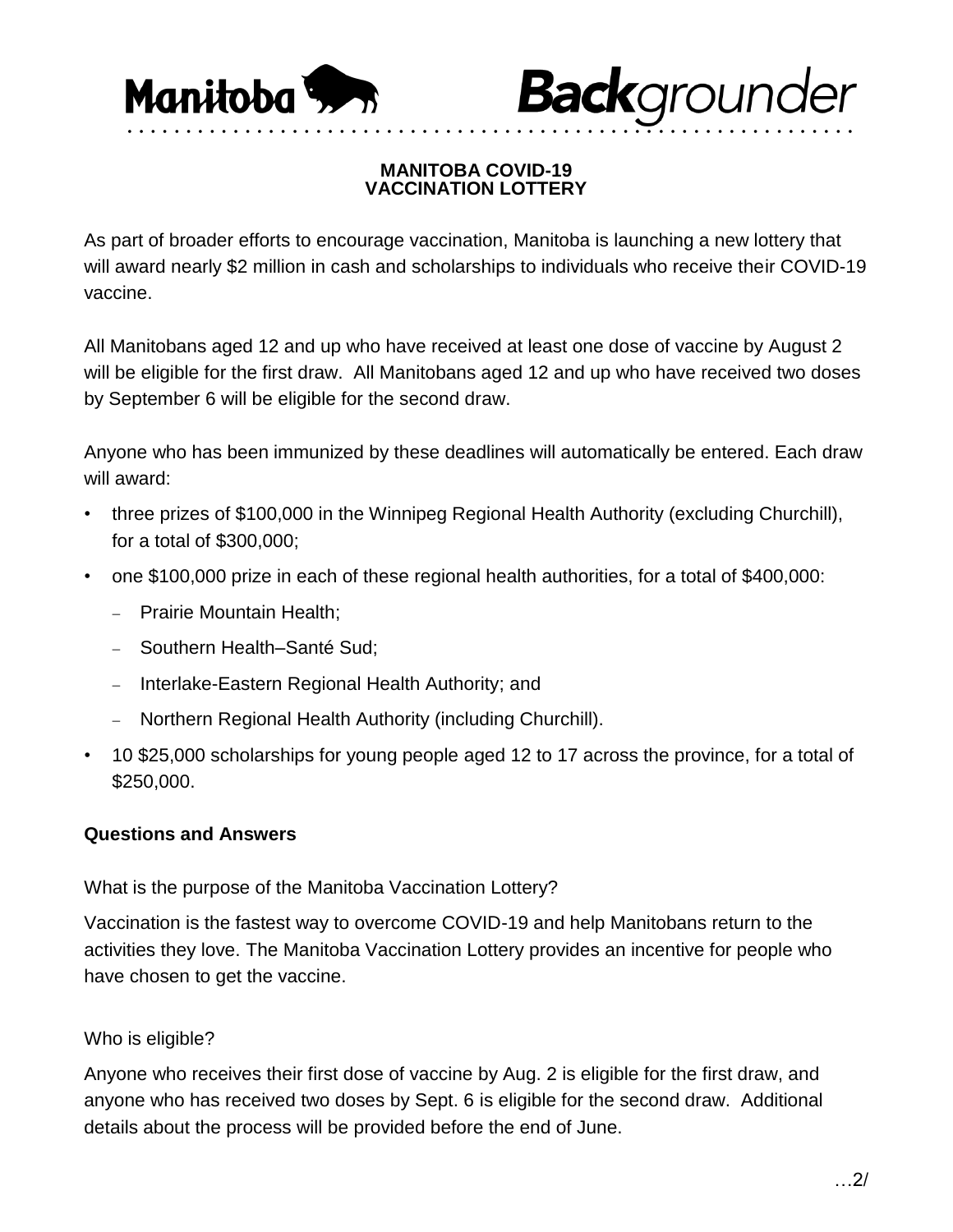#### What do I have to do to enter?

All of the information needed to enter you in the lottery is collected when you attend your immunization appointment.

When will the draws take place?

There are two draws, each providing \$950,000 in cash and scholarships. They will be held once data about all immunizations completed by the deadlines (Aug. 2 and Sept. 6) have been entered in the provincial system.

How much are the prizes, and how will they be distributed?

In total, \$1.9 million will be awarded. Each lottery will include:

- three prizes of \$100,000 in the Winnipeg Regional Health Authority (excluding Churchill);
- a \$100,000 prize in each of these regional health authorities: Prairie Mountain Health, Southern Health–Santé Sud, Interlake–Eastern Regional Health Authority and Northern Regional Health Authority (including Churchill), for a total of \$400,000; and
- 10 draws of \$25,000 scholarships for young people aged 12 to 17 across the province, for a total of \$250,000.

## Are children eligible?

Yes. Young people aged 12 to 17 are currently eligible to be immunized, so they will be entered into the lottery automatically after their immunizations. They are eligible to win one of 20 \$25,000 scholarships.

What happens if you are a person who cannot be immunized for medical or other reasons?

The Manitoba Vaccination Lottery is only open to individuals who have received one dose (first draw) or two doses (second draw) of the vaccine.

#### Who is not eligible?

People directly working with the administration and implementation of the lottery and their immediate family members will be excluded from participating. All members of the legislative assembly are also excluded.

What should I do if I do not want to participate in the lottery?

There will be a process in place for individuals who wish to opt out of the Manitoba Vaccination Lottery.